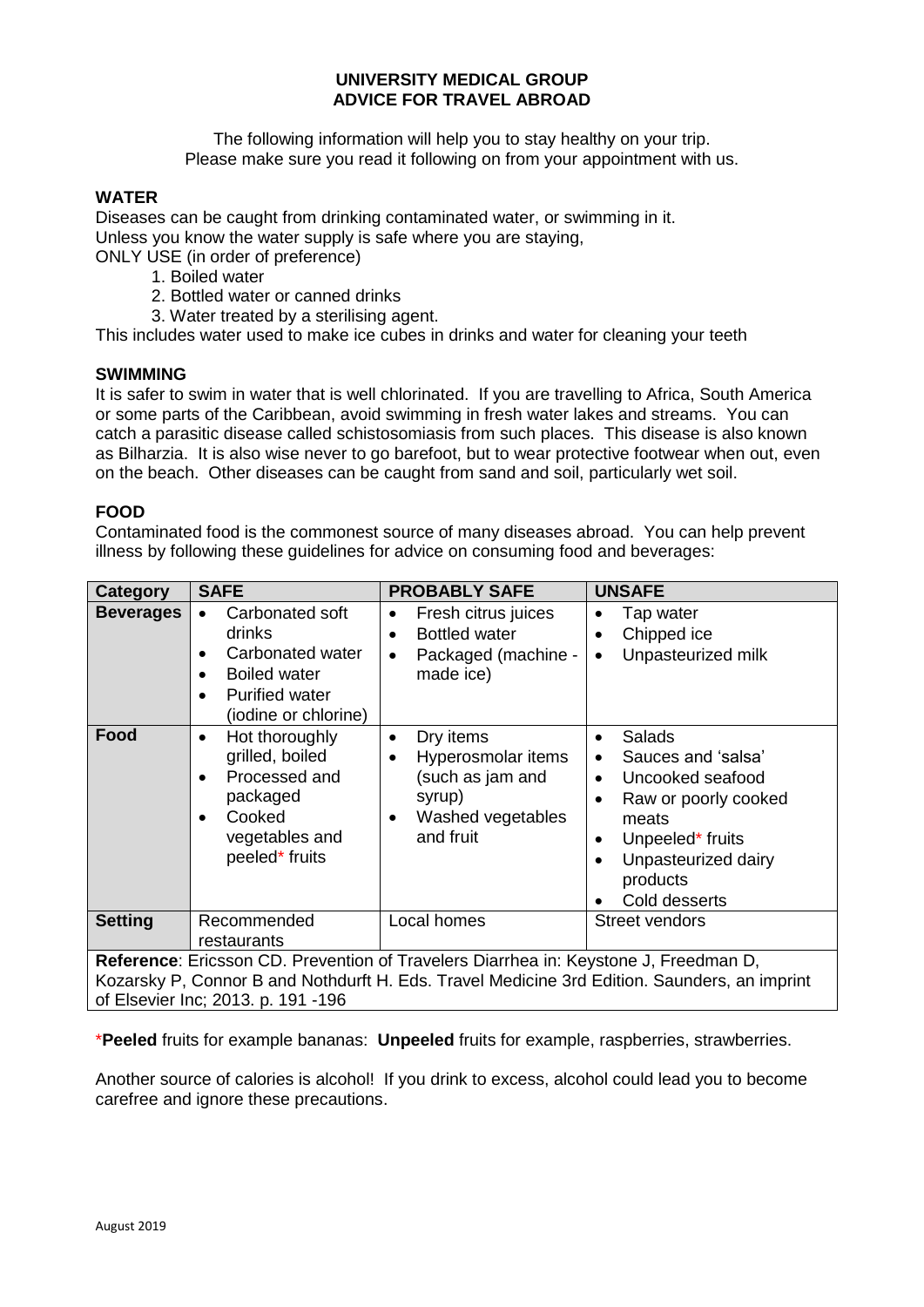### **PERSONAL HYGIENE**

Many diseases are transmitted by what is known as the 'faecal-oral' route. To help prevent this, always wash your hands with soap and clean water after going to the toilet, before eating and before handling food. Using hand gel is another sensible option.

#### **TRAVELLERS' DIARRHOEA**

This is the **most common illness** that you will be exposed to abroad and there is **NO vaccine against it.** Diarrhoea is caused by eating and/or drinking food and water contaminated by bacteria, viruses or parasites. Risk of illness is higher in some countries than others.

**High risk areas** include North Africa, sub-Saharan Africa, the Indian Subcontinent, S.E. Asia, South America, Mexico and the Middle East.

**Medium risk areas** include the northern Mediterranean, Canary Islands and the Caribbean Islands.

**Low risk areas** include North America, Western Europe and Australia

You can certainly help **prevent** travellers' diarrhoea in the way you **behave** - make sure you follow the food, water and personal hygiene guidelines already given.

#### **What is travellers' diarrhoea?**

Travellers' diarrhoea is 3 or more loose stools in a 24 hour period often accompanied by stomach pain, cramps and vomiting. It usually lasts 2-4 days and whilst it is not a life threatening illness, it can disrupt your trip for several days. The main danger of the illness is **dehydration**, and this, if very severe, can kill if it is not treated. **Treatment** is therefore **rehydration**. In severe cases and particularly in young children and the elderly, commercially prepared rehydration solution is extremely useful.

#### **Travel well prepared**

A good tip is to take oral rehydration solutions with you. These can be bought over the counter in a chemist shop, available in tablet or sachet form — for example:

**DIORALYTE or ELECTROLADE or DIORALYTE RELIEF.** (The latter is a formula containing rice powder which also helps to relieve the diarrhoea, particularly useful in children). Prepare according to instructions. Take care regarding their use in very small children and seek medical advice where necessary.

**Anti diarrhoeal tablets** can be used for adults but should NEVER be USED in children under 4 years of age, and only on prescription for children aged 4 to 12 years. Commonly used products are loperamide and bismuth subsalicylate – ask you pharmacist for advice about them. **None of these tablets should ever be used if the person has a temperature or blood in the stool.** 

#### **Do contact medical help if the affected person has:-**

- $\triangleright$  A temperature
- $\triangleright$  Blood in the diarrhoea
- $\triangleright$  Diarrhoea for more than 48 hours (or 24 hours in children)
- $\triangleright$  Becomes confused

In some circumstances, antibiotics are used as a standby treatment for travellers' diarrhoea. Such medication is not usually available on the NHS in anticipation of you being ill when away and needs to be prescribed. A woman taking the oral contraceptive pill may not have full contraceptive protection if she has had diarrhoea and vomiting. Extra precautions must be used refer to your 'pill' information leaflet. If using condoms, take a supply of good quality ones with you which are CE approved.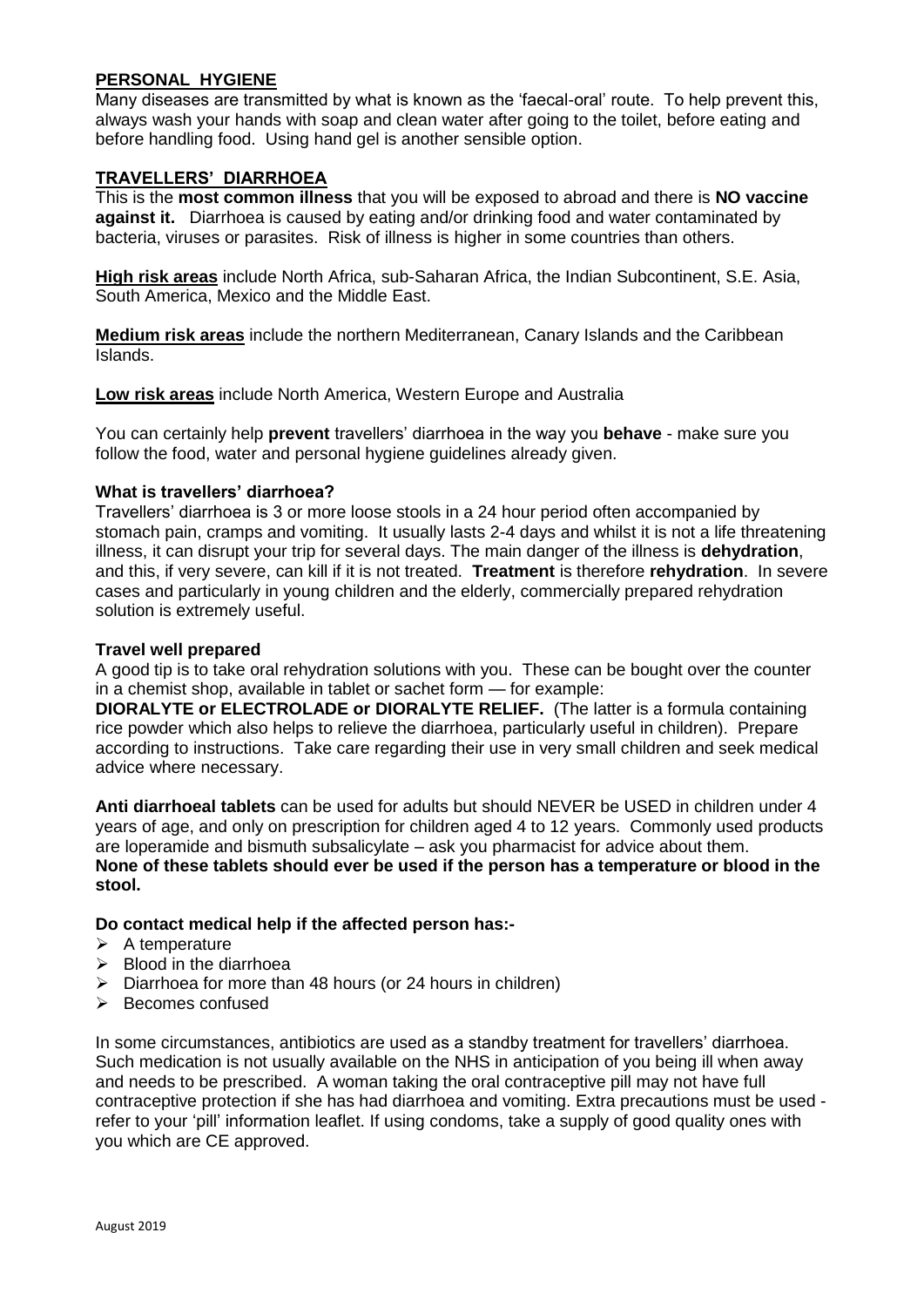# **HEPATITIS B and HIV INFECTION - these diseases can be transmitted by**

- Blood transfusion
- Medical procedures with non-sterile equipment
- Sharing of needles (e.g. tattooing, body piercing, acupuncture and drug abuse)
- Sexual contact Sexually transmitted infections or STIs are also transmitted this way

#### **Ways to protect yourself**

- $\triangleright$  Only accept a blood transfusion when essential
- $\triangleright$  If travelling to a resource poor country, take a sterile medical kit
- $\triangleright$  Avoid procedures e.g. ear and body piercing, tattooing & acupuncture
- $\triangleright$  Avoid casual sex, especially without using condoms

**Remember!** Excessive alcohol can make you carefree and lead you to take risks you otherwise would not consider.

# **INSECT BITES**

Mosquitoes, certain types of flies, ticks and bugs can cause many different diseases. e.g. malaria, dengue fever, yellow fever. Some bite at night, but some during daytime so protection is needed at all times.

# **Avoid being bitten by:**

- Covering up skin as much as possible if going out at night, (mosquitoes that transmit malaria bite from dusk until dawn). Wear loose fitting clothes, long sleeves, trousers or long skirts.
- Use insect repellents on exposed skin. (DEET containing products are the most effective. A content of up to 50% DEET is recommended for tropical destinations). Clothes can be sprayed with repellents too or clothing specific sprays .g. permethrin. Check suitability for children on the individual products. If using sunscreen always apply first, followed by an insect repellent spray on top.
- If room is not air conditioned, but is screened, close shutters early evening and spray room with knockdown insecticide spray. In malarious regions, if camping, or sleeping in unprotected accommodation, always sleep under a mosquito net (impregnated with permethrin). Avoid camping near areas of stagnant water, these are common breeding areas for mosquitoes etc.
- Electric insecticide vaporisers are very effective as long as there are no power failures!
- There is **no scientific evidence** that electric buzzers, savoury yeast extract, tea tree oil, bath oils, garlic and vitamin B are effective.
- Homeopathic and herbal medications should NEVER be used as an alternative to conventional measures for malaria prevention.

## **MALARIA**

Malaria is a disease spread by mosquitoes, there is no vaccine yet available. If you are travelling to a malarious country, the travel adviser will have given you a separate leaflet with more details, please read it. Remember malaria is a serious and sometimes fatal disease. If you develop flu like symptoms, including fever, sweats, chills, feeling unwell, headaches, muscle pains, cough, diarrhoea – then seek medical help immediately for advice and say you've been abroad. This is VITAL, don't delay.

Remember the ABCD of malaria prevention advice:

**A**wareness of the risk **B**ite prevention **Chemoprophylaxis (taking the correct tablets) Diagnosis (knowing the symptoms and acting quickly)**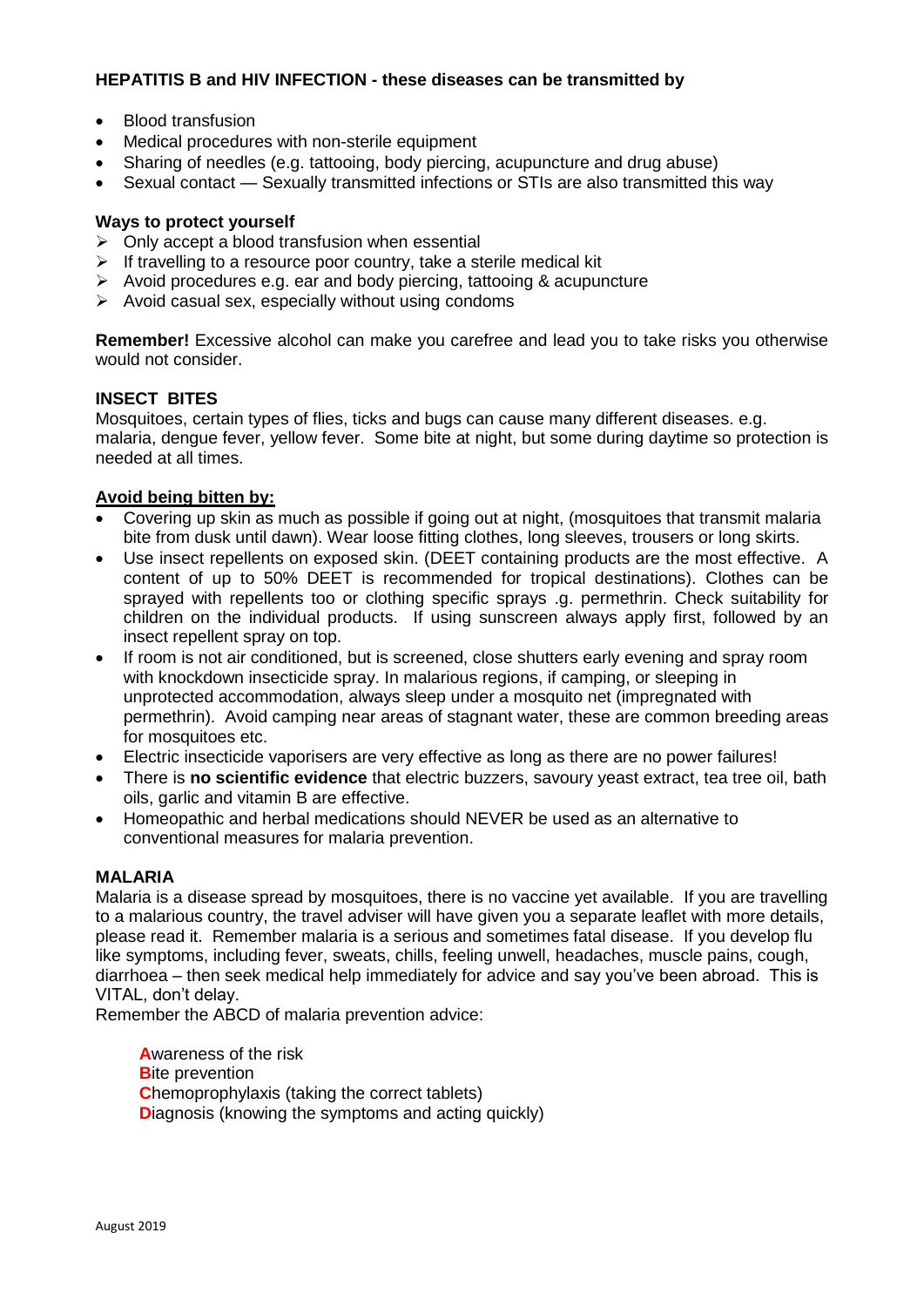# **ANIMAL BITES**

Rabies is present in many parts of the world. If a person develops rabies, death is 100% certain.

# **THERE ARE 3 RULES REGARDING RABIES**

- 1. Do not touch any animal, even dogs and cats
- 2. If you are licked on broken skin, scratched or bitten by an animal in a country which has rabies, wash the wound thoroughly with soap and running water for 10 - 15 minutes, then apply an antiseptic solution if possible e.g. iodine or alcohol. Such precautions also apply if you are licked by the animal with their saliva coming into contact with your eyes or inside your mouth (essentially any mucous membranes)
- **3.** Seek medical advice **IMMEDIATELY**, even if you have been previously immunised, **this is absolutely essential.**

#### **ACCIDENTS**

Major leading causes of death in travellers abroad are due to **accidents**, predominantly road traffic accidents and swimming/water accidents. You can help prevent them by following sensible precautions

#### **PRECAUTIONARY GUIDELINES**

- $\checkmark$  Avoid alcohol and food before swimming
- $\checkmark$  Never dive into water where the depth is uncertain
- $\checkmark$  Only swim in safe water, check currents, sharks, jellyfish etc.
- $\checkmark$  Avoid alcohol when driving, especially at night
- $\checkmark$  Avoid hiring motorcycles and mopeds
- $\checkmark$  If hiring a car, rent a large one if possible, ensure the tyres, brakes and seat belts are in good condition
- $\checkmark$  Use reliable taxi firms, know where emergency facilities are

#### **PERSONAL SAFETY AND SECURITY**

The Foreign and Commonwealth Office (FCO) provide excellent information about this. They have information for many different types of travel and also advise on travel to specific destinations in times of political unrest and natural disasters. Please go to their website for more information at

<https://www.gov.uk/government/organisations/foreign-commonwealth-office>

#### **INSURANCE COVER**

- Take out adequate insurance cover for your trip. This should possibly include medical repatriation as without it, this service is extremely expensive if needed.
- If you have any pre-existing medical conditions, make sure you inform the insurance Company of these details and check the small print of the policy thoroughly.
- If you travel to a European Union country, make sure you have obtained an EHIC card before you travel which takes some time to obtain. Further information about the EHIC is found at <https://www.nhs.uk/nhsengland/healthcareabroad/ehic/pages/about-the-ehic.aspx>
- Please note, additional travel insurance is still advised even if you have an EHIC card.

#### **AIR TRAVEL**

It is sensible on any long haul flight to be comfortable in your seat. Exercise your legs, feet and Toes while sitting every half an hour or so and take short walks whenever feasible. Upper body and breathing exercises can further improve circulation. Drink plenty of water and be sensible about alcohol intake which in excess leads to dehydration. Further information can be obtained from the websites detailed at the end of this leaflet with more specific advice and information on travel-related deep vein thrombosis.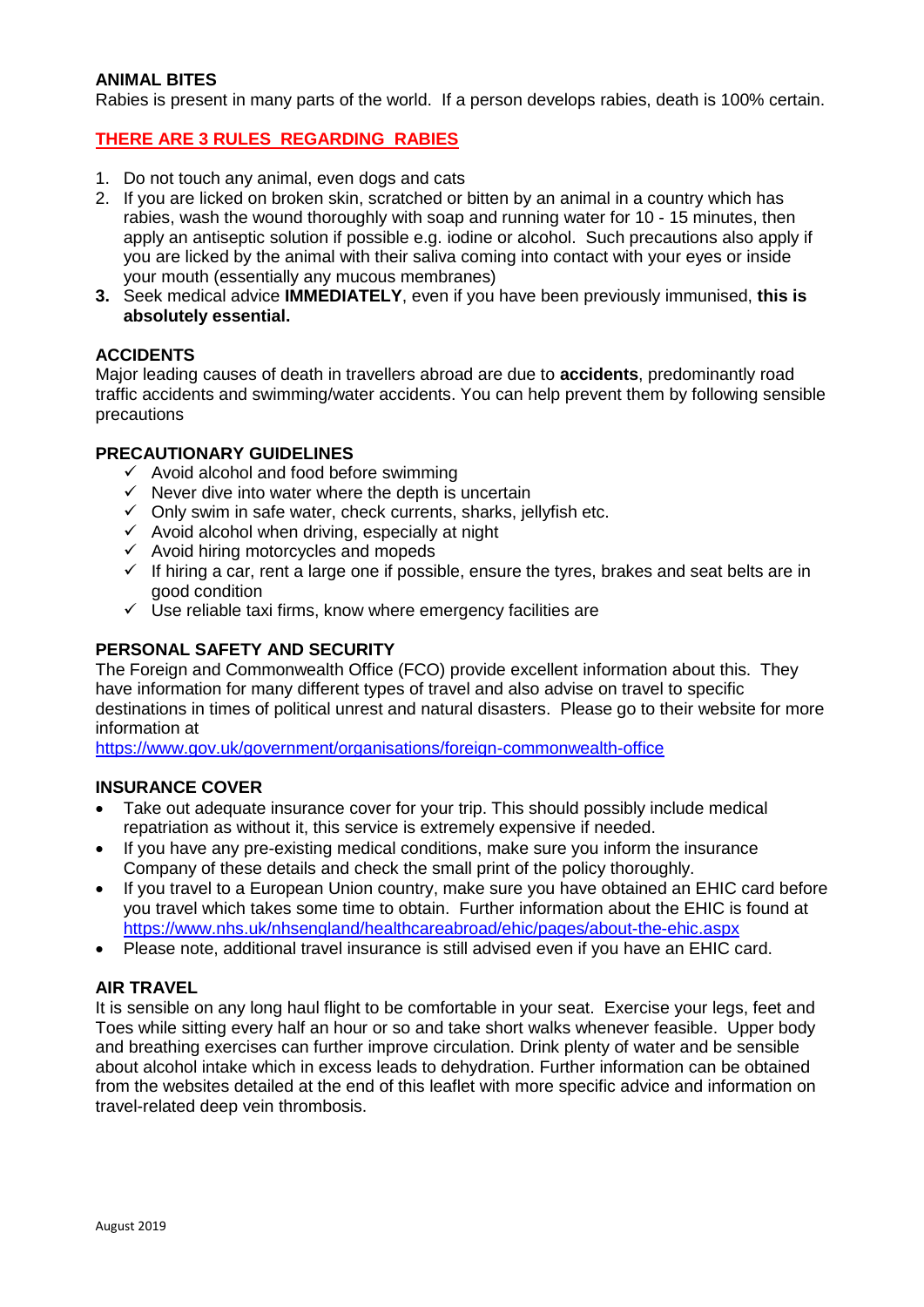## **SUN AND HEAT**

Sunburn and heat-stroke cause serious problems in travellers but in the long term can be a serious cause of skin cancer. There is no such thing as a safe suntan, but the following advice should be taken:

# **PRECAUTIONARY GUIDELINES**

- Increase sun exposure gradually, with a 20 minute limit initially.
- Use sun blocks which contain both UVA and UVB protection and sufficient sun protection factor (SPF) and a minimum of SPF 15. Children under 3 years should have a minimum of SPF 25 and babies under 6 months should be kept out of the sun at all times. Reapply often and always after swimming and washing. Read manufacturer instructions
- Always apply sunscreen first followed by an insect repellent spray on top
- Wear protective clothing sunhats, T shirts and sunglasses etc.
- Avoid going out between 11am 3pm, when the sun's rays are strongest
- Take special care of children and those with pale skin/red hair
- Drink extra fluids in a hot climate
- Be aware that alcohol can make you dehydrated

**Have a good, but safe and healthy trip!**